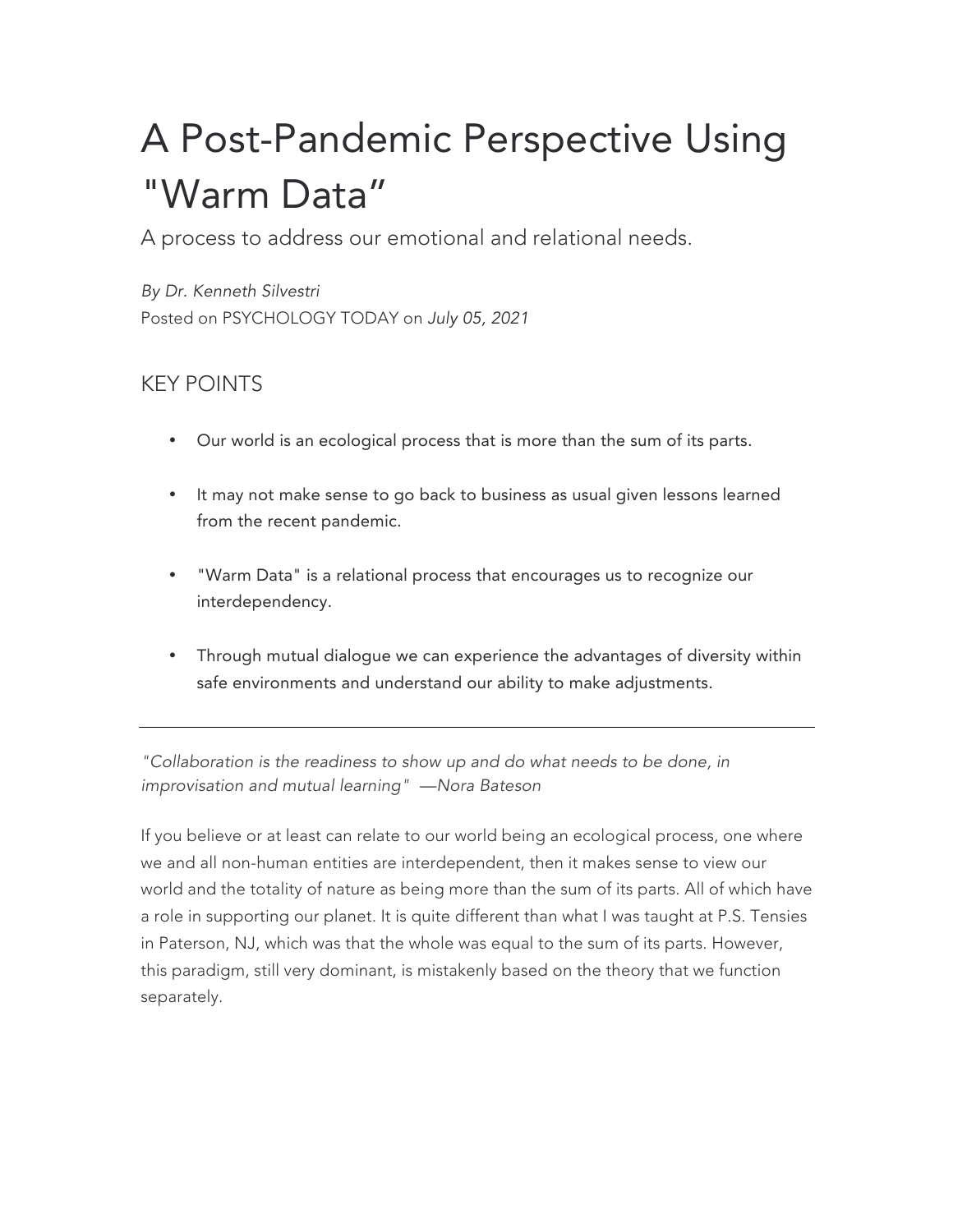

Ebb and Flow of Nature" © Kenneth Silvestri

This unfortunately has been made implicit in our culture, exacerbated by the pandemic, and is sustained by institutions whose ethos is characterized by ego, power, and competition. It is further perpetuated, by certain politicians and media outlets that focus on those who are easily manipulated, to deny existing painful emotional issues, and societal atrocities such as pollution, educational standardization, misguided health services, disproportionate wealth, discrimination, and the current polarization of our society. Does it make sense to go back to "normal" or business as usual when these

injurious patterns have not been resolved and have been made more obvious during this past year?

Those who espouse the use of ecological and systemic interventions struggle to resolve the resulting isolation, stress, and pain sustained by these patterns. This is due to being pushed into a constant double bind that is the result of untruths and misleading generalized fears i.e., "socialism" will take away your rights and guns. At this moment the institutional psychologies of our culture are for the most part antithetical to supporting interdependency and this may very well be the root of our problems.

What can we as parents, teachers, healers, and responsible members of our communities do?

We can make a commitment to a communicational framework based on relationships that can dissolve those injurious double binds. Gathering "Warm Data," for instance offers a human framework that differs from the standard collection of cold contentdriven information that has little room for empathy. Warm Data is a process that helps us understand how all our interactive parts form patterns that connect and are based on relationships that are interdependent. It was coined and developed by Nora Bateson, of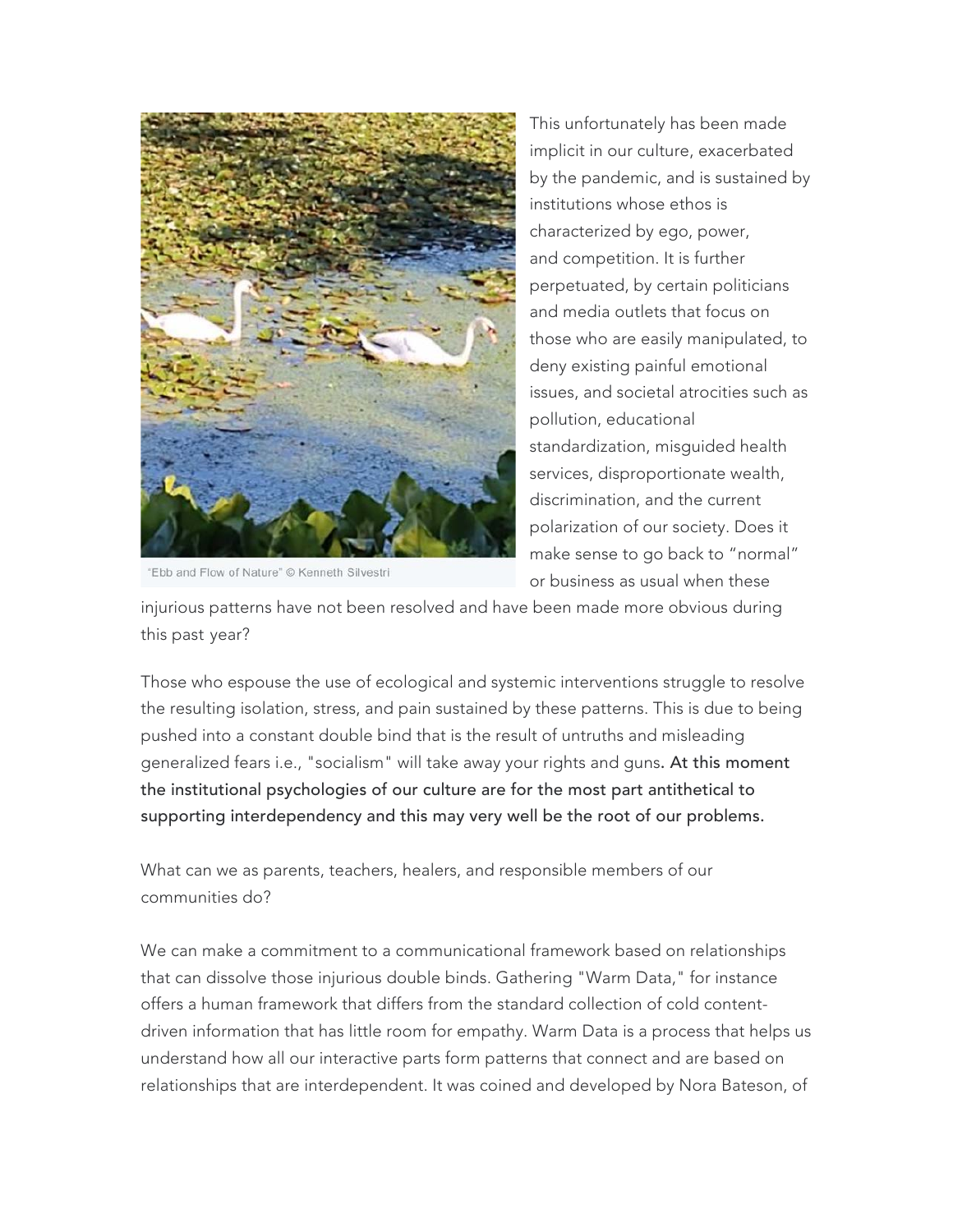the International Bateson Institute. She describes it as "Information about the interrelationships that integrate elements of a complex system."

What this means is that through mutual dialogue, we can experience the contexts of our interdependency in safe spaces. This takes place without cultural constraints of hierarchical power structures. Our relationships are complex and much more than the result of mere cause-and-effect actions. It takes two to know one and many to know many. This includes the multitude of parts that make up our world. When we focus on and pay heed to what is occurring in between these parts, we can avoid falling prey to imposed opposites or dichotomies that perpetuate separateness, solipsism, and fragmentation. This is how the yin and yang of nature function. It is messy and beautiful at the same time, but most importantly it provides many contexts in which to be creative.

It is within understanding the contexts of our relationships that evolution occurs. Who could deny our need to move into a healthier world? The key here is to create wider perspectives that celebrate our complex interactions by having a lens that uses all our senses to zoom in and out, to avoid being static. Each context is at the same time part of wider contexts resulting in the recognition of how we and everything in our world is interdependent. It is here where we can have mutual dialogue and share stories that expand possibilities from what was thought to be impossible. These are "transcontextual" descriptions allowing us to produce new perspectives from novel inquiry. We can then use these improvisational explorations to resolve injurious situations.

It is essential to respect and actively participate in our ecological existence. We can accomplish this by:

- Supporting small diverse communication forums that through questioning and mutual learning can produce changes in the narratives of our institutions that educate. This can occur through inquiring about dominant views that have produced inequitable and hurtful situations. It also includes having a systemic wider lens that is driven by interaction, and the resulting Warm Data that celebrates our interdependence and dissolves polarization.
- Starting with your significant multigenerational relationships as well as dialoguing with children, their caretakers, and other community members, emphasize that